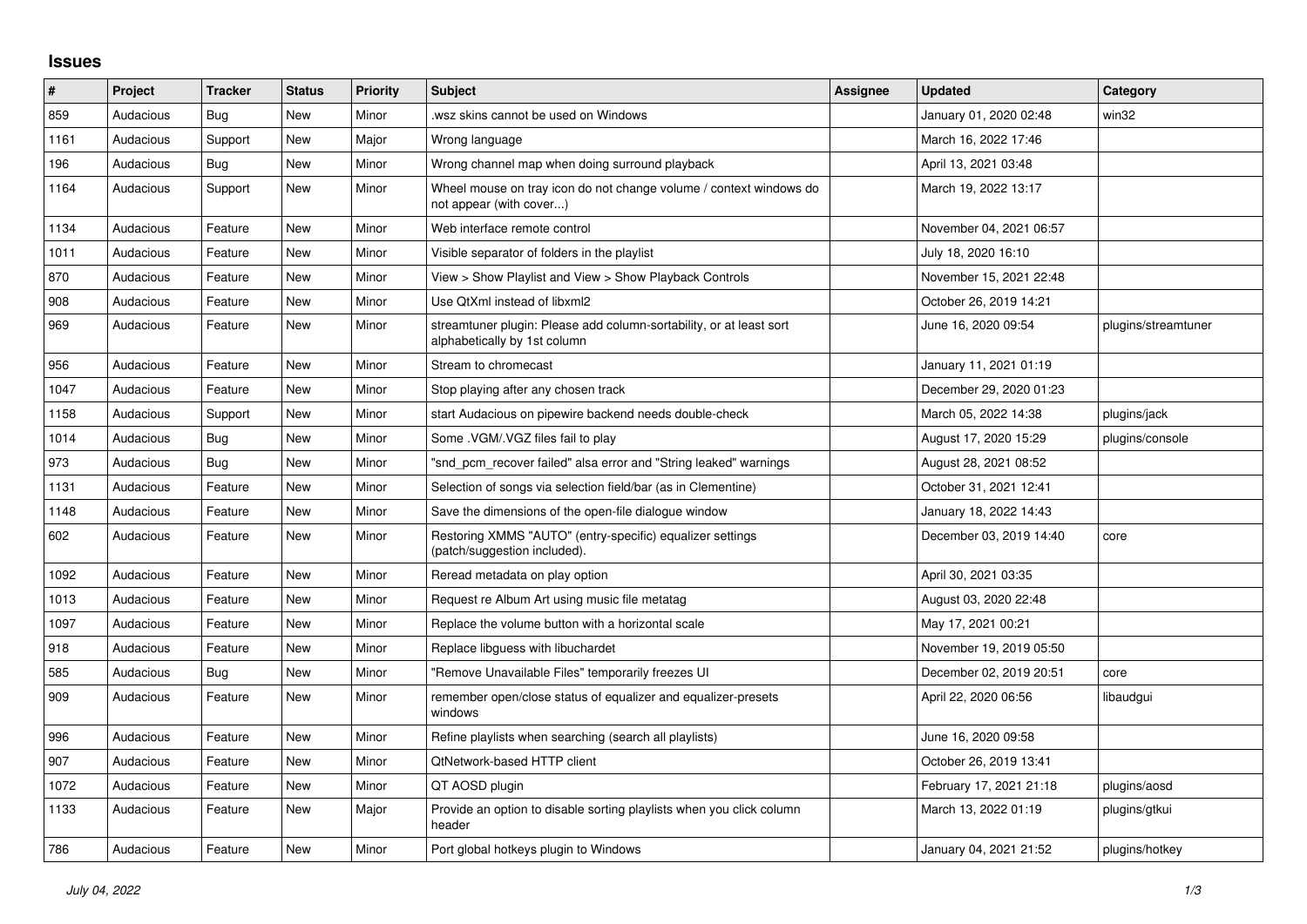| $\#$ | Project   | <b>Tracker</b> | <b>Status</b> | <b>Priority</b> | <b>Subject</b>                                                                                                                            | <b>Assignee</b> | <b>Updated</b>           | Category           |
|------|-----------|----------------|---------------|-----------------|-------------------------------------------------------------------------------------------------------------------------------------------|-----------------|--------------------------|--------------------|
| 1088 | Audacious | Feature        | New           | Minor           | plugin: status icon: ADD option to select tray mouse Middle Click action                                                                  |                 | April 11, 2021 12:05     | plugins/statusicon |
| 429  | Audacious | Feature        | New           | Minor           | Please enable scrobbling to libre.fm in Scrobbler 2.0                                                                                     |                 | September 02, 2019 10:35 | plugins/scrobbler2 |
| 877  | Audacious | Feature        | New           | Minor           | Please add save option to cue playlists (patch included)                                                                                  |                 | March 07, 2019 04:18     | plugins/cue        |
| 1101 | Audacious | Feature        | New           | Major           | Please add media shortcut keys for Windows 10                                                                                             |                 | December 03, 2021 16:31  | win32              |
| 1154 | Audacious | Support        | New           | Minor           | Playlist column Headers                                                                                                                   |                 | March 06, 2022 16:06     |                    |
| 913  | Audacious | Feature        | New           | Minor           | Play / create new playlist from selection                                                                                                 |                 | December 02, 2019 20:13  | plugins/qtui       |
| 1170 | Audacious | Feature        | New           | Minor           | Playback mode button                                                                                                                      |                 | April 22, 2022 16:01     |                    |
| 1048 | Audacious | Feature        | New           | Minor           | PipeWire support                                                                                                                          |                 | May 04, 2022 19:36       |                    |
| 1099 | Audacious | Feature        | New           | Minor           | Per-track ReplayGain shouldn't be enabled by default                                                                                      |                 | May 09, 2021 13:41       |                    |
| 924  | Audacious | Feature        | New           | Minor           | Option to replace playlist contents by drag and drop                                                                                      |                 | December 02, 2019 20:15  |                    |
| 51   | Audacious | Feature        | New           | Minor           | Option to inhibit suspend                                                                                                                 |                 | February 13, 2021 09:23  |                    |
| 1153 | Audacious | Feature        | New           | Minor           | Optional sort column for File Created/Modified date and time                                                                              |                 | February 04, 2022 16:00  | libaudgui          |
| 873  | Audacious | Feature        | New           | Minor           | Optionally make "previous track" restart current track                                                                                    |                 | June 08, 2021 22:55      |                    |
| 1160 | Audacious | Feature        | New           | Minor           | Ogg Opus support for streams                                                                                                              |                 | March 11, 2022 18:09     |                    |
| 1142 | Audacious | Feature        | New           | Minor           | MusicBrainz support for CD plugin                                                                                                         |                 | November 20, 2021 21:46  | plugins/cdaudio    |
| 1057 | Audacious | Feature        | New           | Minor           | Matroska (mka) chapter support                                                                                                            |                 | August 27, 2021 22:54    |                    |
| 1093 | Audacious | Feature        | New           | Minor           | Make the Song Dialog (Qt) window wider by default                                                                                         |                 | May 17, 2021 15:36       |                    |
| 993  | Audacious | Bug            | New           | Minor           | Lyrics for streamed content are written to cache but not read.                                                                            |                 | June 07, 2020 13:10      | plugins/lyricwiki  |
| 968  | Audacious | Feature        | New           | Minor           | Loop PSF files at normal loop points during repeat mode                                                                                   |                 | April 16, 2020 03:25     | plugins/psf        |
| 1151 | Audacious | Feature        | <b>New</b>    | Minor           | Load balance XSPF tracks with multiple location URIs                                                                                      |                 | January 28, 2022 19:10   |                    |
| 1071 | Audacious | Feature        | New           | Minor           | Linkage could be improved for packagers.                                                                                                  |                 | March 31, 2021 00:32     |                    |
| 1105 | Audacious | <b>Bug</b>     | New           | Major           | LADSPA host setting menu does not show up with Qt interface                                                                               |                 | December 24, 2021 18:14  | plugins/ladspa     |
| 1145 | Audacious | Support        | New           | Minor           | I started to code, I need m-tags support for audacious to tag files<br>witthout tags, and all I need is a (link to a) good documentation* |                 | February 25, 2022 05:01  |                    |
| 1108 | Audacious | Feature        | New           | Minor           | HTTPS support for Windows builds                                                                                                          |                 | December 27, 2021 04:45  | plugins/neon       |
| 1098 | Audacious | Feature        | New           | Minor           | Hide empty Services playlist sub-menu                                                                                                     |                 | May 10, 2021 09:25       | libaudgui          |
| 500  | Audacious | Feature        | New           | Minor           | fullscreen album art                                                                                                                      |                 | April 08, 2020 19:17     |                    |
| 1130 | Audacious | Feature        | New           | Minor           | folders for tabs in the playlist head (an enhancement suggestion, not a<br>bug)                                                           |                 | October 24, 2021 19:04   |                    |
| 1082 | Audacious | Feature        | New           | Minor           | File writer option to pad track numbers with leading zeros                                                                                |                 | March 31, 2021 00:15     | plugins/filewriter |
| 1116 | Audacious | Feature        | New           | Minor           | feature request: miniview mode with QT or GTK interace                                                                                    |                 | February 08, 2022 06:53  |                    |
| 875  | Audacious | Feature        | New           | Major           | Extended M3U support                                                                                                                      |                 | March 20, 2019 19:11     | plugins/m3u        |
| 1067 | Audacious | Feature        | New           | Minor           | Equalizer adjustments are coarse.                                                                                                         |                 | February 11, 2021 10:09  |                    |
| 955  | Audacious | Feature        | New           | Minor           | Enqueue option                                                                                                                            |                 | April 09, 2020 03:54     |                    |